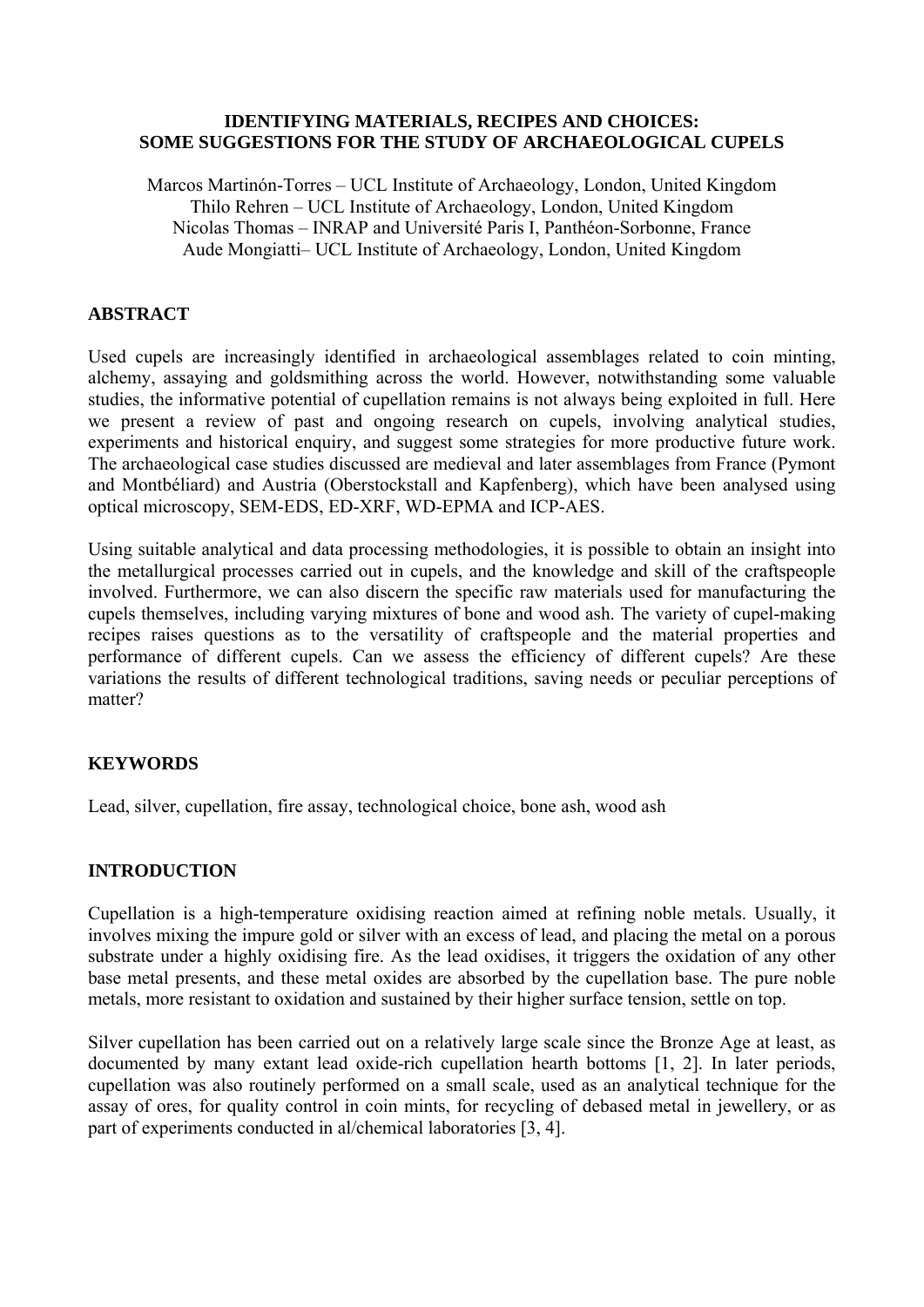Since the Middle Ages, the basic tool for small-scale or analytical cupellation is the so-called cupel, a small vessel shaped as an inverted, truncated cone, with a shallow cavity on the top and a thick body made of ashes: during the high-temperature reaction, the thick body absorbs the lead and other base metal oxides by capillary action, while the refined noble metals settle on the top surface (Fig. 1). The reason why ashes were preferred instead of conventional ceramics is the fact that, unlike



Fig. 1. Schematic representation of the cupellation standardised, comp<br>process  $(r_1/r_2)$  Thomas) process (drawing N. Thomas).

ashes, siliceous materials such as ceramics readily react with lead oxide to form a viscous slag that hinders the separation of the noble metals.

The standardisation in the shape of cupels throughout the medieval and postmedieval periods is startling. Given that they could only be used once, they often appear in large numbers. Furthermore, given their diagnostic appearance and specialised use, there is hardly any doubt in attributing these archaeological finds to the refining of noble metals. However, when suitable analytical methods are used, it is possible to go beyond the mere ascription of cupels to cupellation practice, and to infer further technological issues of broader archaeological relevance. This paper presents some examples, mostly taken from ongoing research, which illustrate how cupels may be employed as sources of information about past skill, versatility, efficiency and cultural traditions, and outlines the future potential of a methodologically standardised, comparative approach to

## **ARCHAEOLOGICAL ASSEMBLAGES**

We will not provide much detail on the specifics of each archaeological site, given that our purpose here is to show the methods and potentials of our approach, rather than contributing to individual site reconstructions. Further details of each particular site have appeared or will appear in separate publications. Even though our case studies concentrate on medieval and early modern small-scale cupellation sites, it is hoped that some of our observations should be of use for those analysing cupellation remains of other nature or chronology.

1. The castle of Pymont (France) is a fortified structure dating from the  $13<sup>th</sup>$  to the  $15<sup>th</sup>$  century. Among many other finds, about twenty cupels were recovered, which were related to the activities of a  $14^{\text{th}}$  century illicit mint historically documented at the site [5, 6].

2. The cupel from Montbéliard (France) was found in a secondary pit, together with two possible alembic fragments, in rescue excavations at the medieval quarter of the town, a neighbourhood known to have been inhabited by several miners and assayers in the late  $16<sup>th</sup>$  century [7, 8].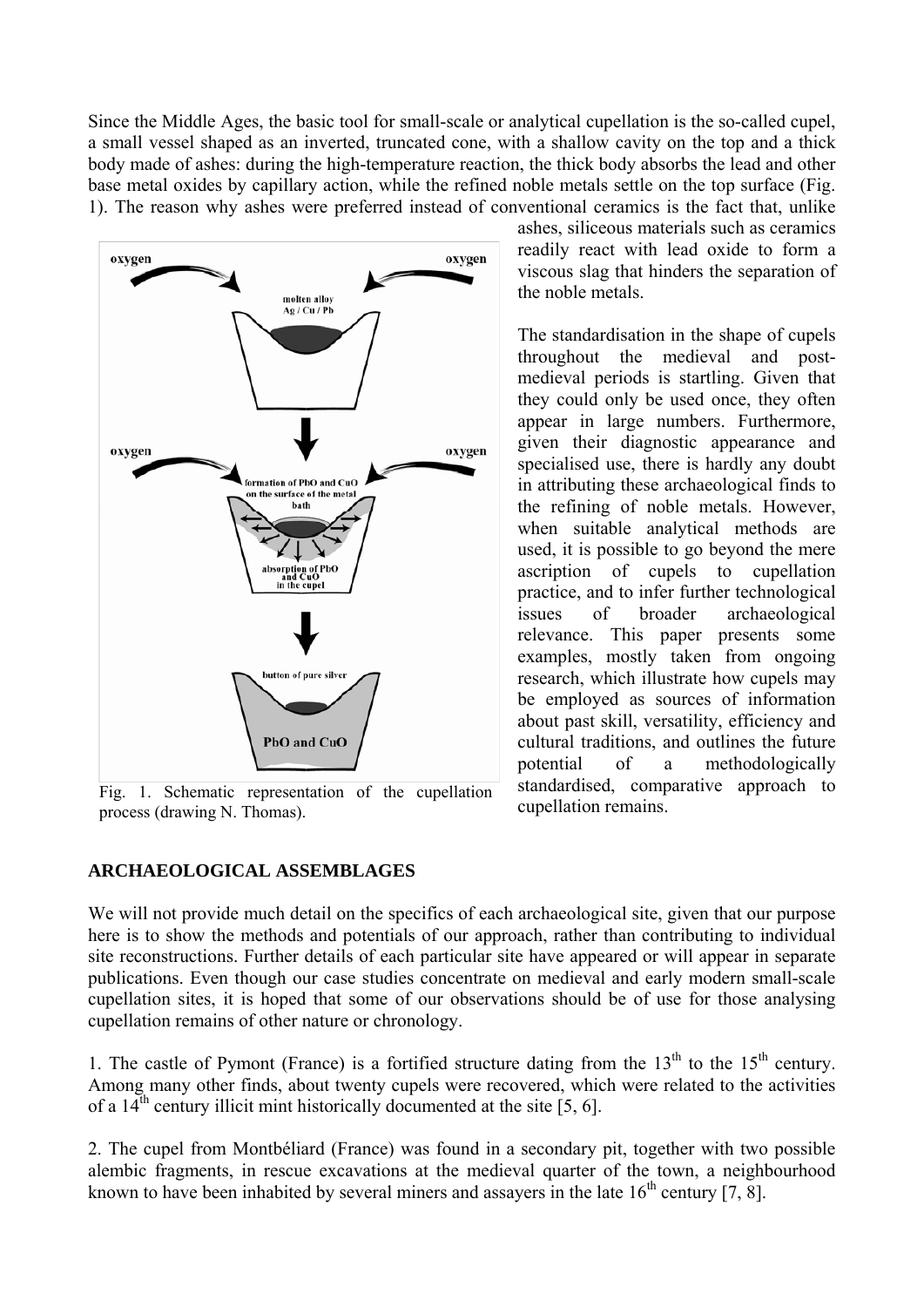3. The assemblage from Oberstockstall (Austria) comes from a late  $16^{th}$ century laboratory excavated in the sacristy of a church attached to a manor house. It comprises hundreds of al/chemical laboratory instruments, including nearly one hundred cupels [9-12].

4. The cupels from Kapfenberg (Austria) were found with crucibles and distillation equipment recovered next to a small furnace,



Fig. 2. Selection of cupels recovered in Kapfenberg, Austria.

located in a concealed gallery under the fortification wall of a castle [13]. The likely deposition date is estimated to have been in the  $17<sup>th</sup>$ -18<sup>th</sup> century. The analytical study of this assemblage is ongoing (Fig. 2).

# **UTILISATION AND EFFICIENCY**

As noted above, cupels are indeed diagnostic of cupellation, but cupellation can be used for different purposes (mineral assaying, recycling, minting…), with different social and technological implications. The analytical study of cupels may shed some light on this issue. Under the microscope, there is relatively little difference between cupels: typically, it is just possible to identify a few grains of burnt bone, recognisable by their spongy texture, and a matrix of large lead oxide crystals. Chemical analyses are usually more informative of the cupel utilisation.

|                        |                | Oxides related to cupel manufacturing materials |            |                                |                          |                                |                          |                          |                                |                                |            |
|------------------------|----------------|-------------------------------------------------|------------|--------------------------------|--------------------------|--------------------------------|--------------------------|--------------------------|--------------------------------|--------------------------------|------------|
|                        |                | Na <sub>2</sub> O                               | <b>MgO</b> | Al <sub>2</sub> O <sub>3</sub> | SiO <sub>2</sub>         | P <sub>2</sub> O <sub>5</sub>  | СI                       | $K_2O$                   | CaO                            | <b>MnO</b>                     | <b>FeO</b> |
|                        | Technique      | wt%                                             | wt%        | wt%                            | wt%                      | wt%                            | wt%                      | wt%                      | wt%                            | wt%                            | wt%        |
| Pymont                 | <b>ICP-AES</b> | 0.2                                             | 0.6        | 0.2                            | 1.9                      | 10.6                           | $\overline{\phantom{a}}$ | 0.1                      | 11.4                           | 0.1                            | 0.2        |
| Kapfenberg (#102)      | <b>SEM-EDS</b> | $\overline{\phantom{a}}$                        | 1.7        | 1.4                            | 6.1                      | 5.9                            | $\overline{\phantom{a}}$ | 0.1                      | 23.2                           | 0.2                            | 0.2        |
| Oberstockstall (#918b) | <b>ICP-AES</b> | 0.1                                             | 1.4        | 0.9                            | 4.8                      | 4.2                            | $\overline{\phantom{a}}$ | 0.1                      | 12.0                           | 0.0                            | 0.5        |
| Montbeliard            | <b>WD-EPMA</b> | $\overline{\phantom{a}}$                        | 0.7        | 0.7                            | 2.1                      | 13.4                           | 0.6                      | 0.1                      | 19.7                           | 0.3                            | 0.4        |
|                        |                |                                                 |            |                                |                          |                                |                          |                          |                                |                                |            |
|                        |                | Oxides related to contamination through use     |            |                                |                          |                                |                          |                          |                                |                                |            |
|                        |                | <b>PbO</b>                                      | CuO        | <b>NiO</b>                     | ZnO                      | As <sub>2</sub> O <sub>5</sub> | Ag <sub>2</sub> O        | SnO <sub>2</sub>         | Sb <sub>2</sub> O <sub>5</sub> | Bi <sub>2</sub> O <sub>5</sub> |            |
|                        |                | wt%                                             | wt%        | ppm                            | ppm                      | ppm                            | ppm                      | ppm                      | ppm                            | ppm                            |            |
| Pymont                 | (cont.)        | 72.2                                            | 2.5        | ٠                              | $\overline{\phantom{a}}$ | 392                            | $\overline{\phantom{a}}$ | 125                      | 662                            | $\blacksquare$                 |            |
| Kapfenberg (#102)      | (cont.)        | 57.4                                            | 1.3        | 5000                           | $\overline{\phantom{a}}$ | ۰                              | 1400                     | $\overline{\phantom{a}}$ | 21000                          | ٠                              |            |
| Oberstockstall (#918b) | (cont.)        | 72.2                                            | 3.7        | 76                             | 454                      | 704                            | 189                      | 314                      | 859                            | 3560                           |            |
| Montbeliard            | (cont.)        | 60.8                                            | 0.6        | ۰                              | ٠                        | ٠                              | 740                      | 320                      | 1870                           | ٠                              |            |

Table 1. Bulk chemical composition of four cupels. Results normalised to 100%.

Table 1 shows the bulk chemical compositions of four cupels, each one as typical of their corresponding site. The top half of the table shows oxides related to the material constituents of the cupel itself, and will be discussed later. Heavy metal oxides (bottom half) are clearly related to contamination through use, and therefore more indicative of the possible use of the cupels. It is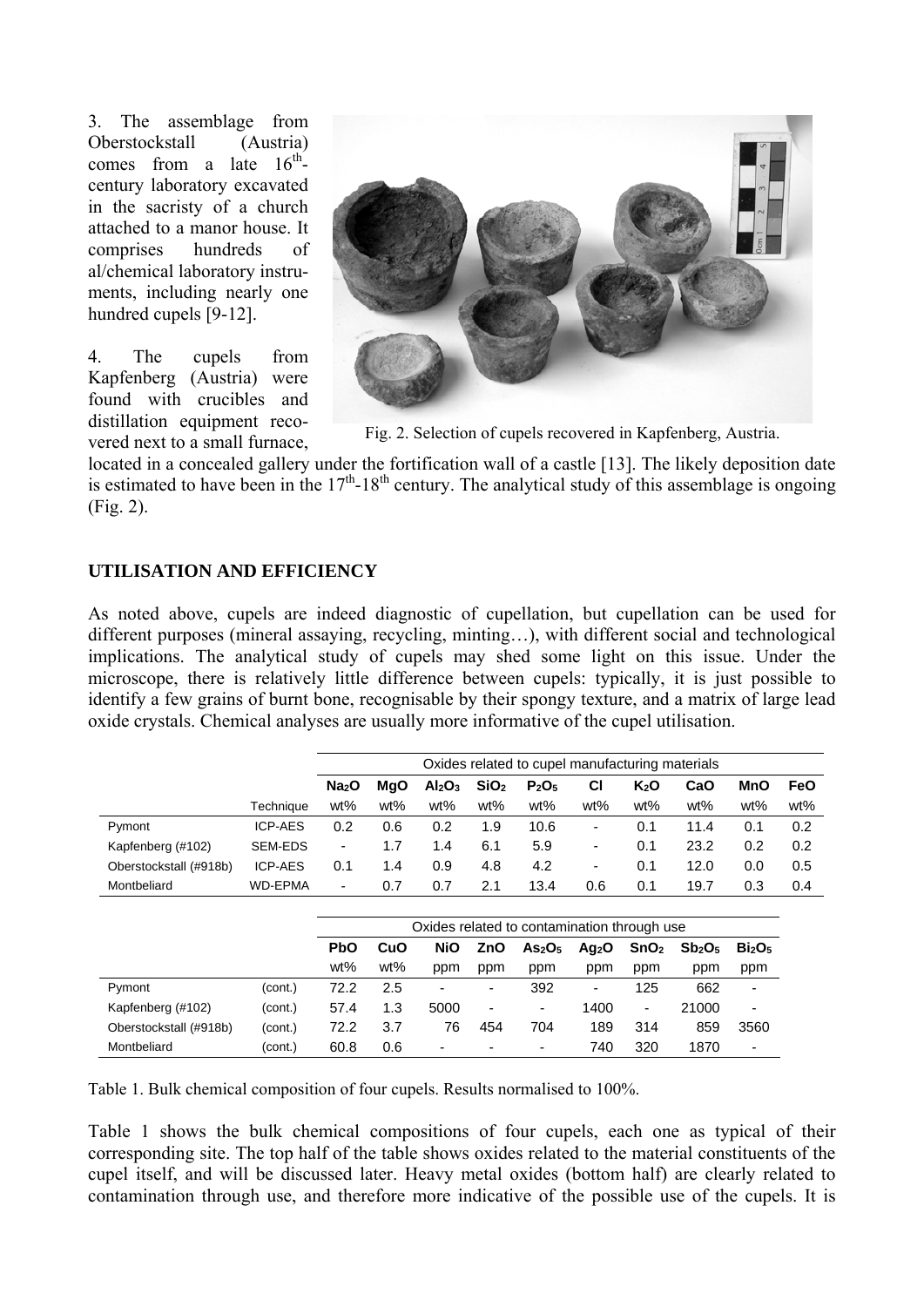immediately obvious that lead oxide is the main contaminant, making up over 50% of the current weight of the cupel in all cases. This is not surprising, considering that an excess of lead was always required for cupellation, and this would always be added if required. In much lower concentrations, the next significant component is copper oxide (and in one case  $Sb_2O_5$ ), which indicates that copper (and possibly lead) was the main contaminant of the silver. Coming to the oxides in lower concentrations, some differences emerge. The cupel from Pymont shows relatively low levels of impurities, rarely exceeding 500 ppm. On the contrary, all the other cupels contain concentrations of Ni, Zn, As, Sb and Bi, in different combinations but always reaching together levels above 1000 ppm. This observation could suggest that the cupel from Pymont was used for processing pure grade metals obtained from the market, whereas in the other three cupels some more impure metals would have been processed, probably derived from the processing of ores, which would carry impurities into the cupel.

In fact, the historical and archaeological interpretations support the analytical data, in that the suggested archaeological context for Pymont is a mint (hence the use of pure metals) [5] whereas in Montbéliard [7, 8], Oberstockstall [9] and Kapfenberg (unpublished results) the evidence indicates that complex sulphidic minerals were processed in crucibles, before refining the resulting metals with lead in cupels. In this sense, it could be claimed that the trace elements in a cupel may give us a hint as to the specific utilisation of the vessels, at least to accept or refute previous hypotheses. However, it remains true that the best source of information to this end is the broader archaeological context, which will normally provide indications as to the overall function of the workshop. In fact, particularly for earlier periods, the impurities in circulating metals reach significant levels, which might mislead the interpretation of analytical results.



Fig. 3. Silver losses in cupels from Oberstockstall (by ICP-AES data, one analysis per cupel) and Kapfenberg (by SEM-EDS; each plot represents average from several area analyses, taking values below detection limit  $(\sim 0.3\%)$  as equal to zero).

The last column of interest in Table 1 is that of silver. The traces of silver confirm that the cupels would have been used for refining silver, but they also show that some valuable metal was lost into the cupels. Any silver left in a cupel would be a loss, and these losses would be particularly important when conducting assays, e.g. when the silver content in small ore samples was used to estimate the silver richness of an ore body. We should not take the presence/absence of silver in a cupel as a direct indication of the (in)efficiency of the process, given that we cannot know how much silver there was (if any) in the metal processed. However, when silver is detected in a range of cupels, we can make inferences as to the reproducibility of the analyses in a given archaeological laboratory.

Figure 3, for example, compares the silver contents in cupels from Oberstockstall and Kapfenberg. In Oberstockstall, all but one of the silver losses cluster around the 200 ppm level. As the analysis of crucibles and other residues have confirmed that relatively rich silver ores were processed in this workshop [9], these results show that the artisans working here had very good analytical protocols, ensuring minimum losses and the reproducibility of their experiments. On the contrary, the few cupels from Kapfenberg so far analysed show a much broader scatter of silver losses,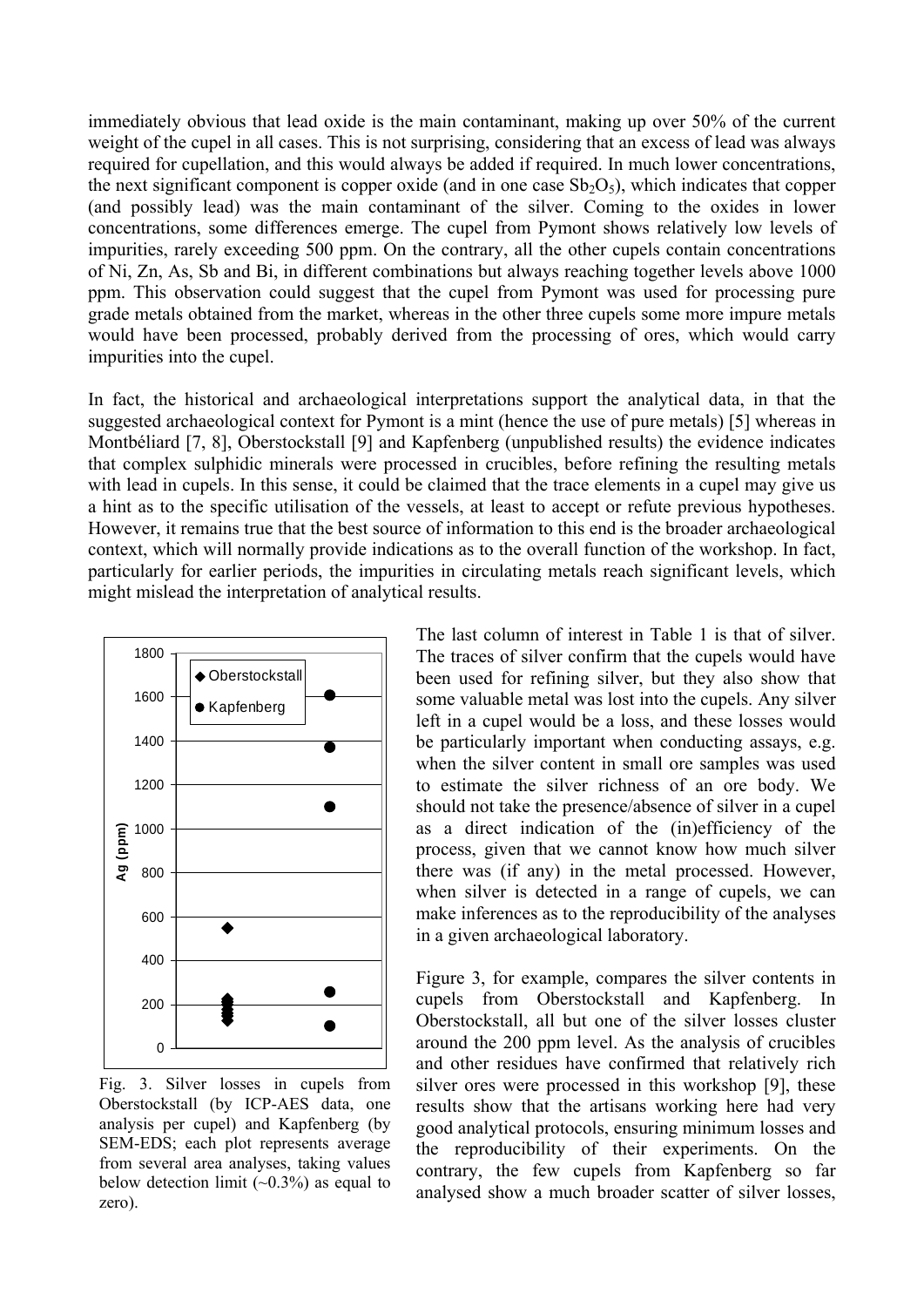several of them reaching relatively high levels. This is, in turn, suggestive of a less standardised practice, perhaps due to the more haphazard nature of the reactions, or to the lack of experience or skill on the part of the artisan. This would be in agreement with the context of this laboratory, clearly concealed in a secluded gallery, where everything suggests that the activity was illicit, and possibly carried out by a non-specialist [13].

There are several reasons why silver may be lost into the cupel, and not all of them are accessible archaeologically. One can be the lack of skill of the craftsperson using the cupel, who may conduct the reaction without enough care, or use incorrect temperatures. An argument sometimes suggested to explain silver losses into cupellation material is an insufficient Pb/Cu ratio [2]. If there is not enough lead in the cupel, some free  $Cu<sub>2</sub>O$  will form; and this, unlike PbO or PbO·Cu<sub>2</sub>O, can dissolve some silver and carry it down into the cupel. This, however, was not the problem in any of the sites discussed here, where Pb/Cu ratios are very high.

Finally, assuming comparable operators and operating conditions, the higher or lower losses may be related to the varying qualities of the cupels. This is an area which has received very little attention, and one on which the rest of this paper will concentrate.

# **RECONSTRUCTING CUPEL RAW MATERIALS**

How can we investigate the manufacture and material properties of a cupel? Unused cupels would be ideal for this purpose, but their fragility means that they are hardly durable in archaeological deposits, and findings of unused cupels are exceptional. As noted above, the microstructure of a used cupel is usually blurred by the sheer amounts of lead oxide soaked up in the matrix, which is matched by the elevated PbO levels routinely detected in chemical analyses.

There is, however, a way around this. Assuming that all of the elements heavier than nickel come from contamination through cupel use, we can neglect these and re-normalise the results to 100%. Even though any analytical error will be exacerbated, the resulting figures can be taken as indicative of the composition of the cupel prior to use.

|                        | Na <sub>2</sub> O        | MaO | Al <sub>2</sub> O <sub>3</sub> | SiO <sub>2</sub> | $P_2O_5$ | CI                       | $K_2O$ | CaO  | MnO | FeO |
|------------------------|--------------------------|-----|--------------------------------|------------------|----------|--------------------------|--------|------|-----|-----|
| Pymont                 | 0.9                      | 2.4 | 0.8                            | 7.4              | 41.8     | $\overline{\phantom{0}}$ | 0.4    | 44.9 | 0.5 | 1.0 |
| Kapfenberg (#102)      | $\overline{a}$           | 4.3 | 3.5                            | 15.8             | 15.1     | $\overline{\phantom{a}}$ | 0.2    | 60.2 | 0.4 | 0.6 |
| Oberstockstall (#918b) | 0.3                      | 6.0 | 3.7                            | 20.0             | 17.7     | $\overline{\phantom{a}}$ | 0.3    | 49.8 | 0.1 | 2.0 |
| Montbeliard            | $\overline{\phantom{0}}$ | 1.9 | 1.8                            | 5.6              | 35.3     | 1.6                      | 0.2    | 51.7 | 0.7 | 1.1 |

Table 2. Reconstructed "unused composition" of the cupels shown in Table 1, after re-normalisation.

Table 2 shows the compositions of the same cupels presented in Table 1, after processing the data as described above. Thus we can see more clearly the compounds present in the cupel raw materials and their relative proportions. In all cases, CaO seems the major constituent, together with variable concentrations of  $P_2O_5$ ,  $SiO_2$  and other oxides. There is, however, some variation from cupel to cupel.

Microscopic examination allowed us to identify bone fragments in all of the cupels. However, were all the cupels made of pure bone ash? The inorganic component of bone is known to be composed primarily of the mineral hydroxylapatite  $[Ca<sub>5</sub>(PO<sub>4</sub>)<sub>3</sub>(OH)]$  (~85%), with small amounts of calcium carbonate  $(\sim 10\%)$  and compounds of silicon, magnesium, sodium, fluorine and other elements supplying a minor fraction  $(-5\%)$ . Therefore, when the main constituents of the cupel material are the oxides of calcium and phosphorus, one can reasonably assume that the cupel was made of pure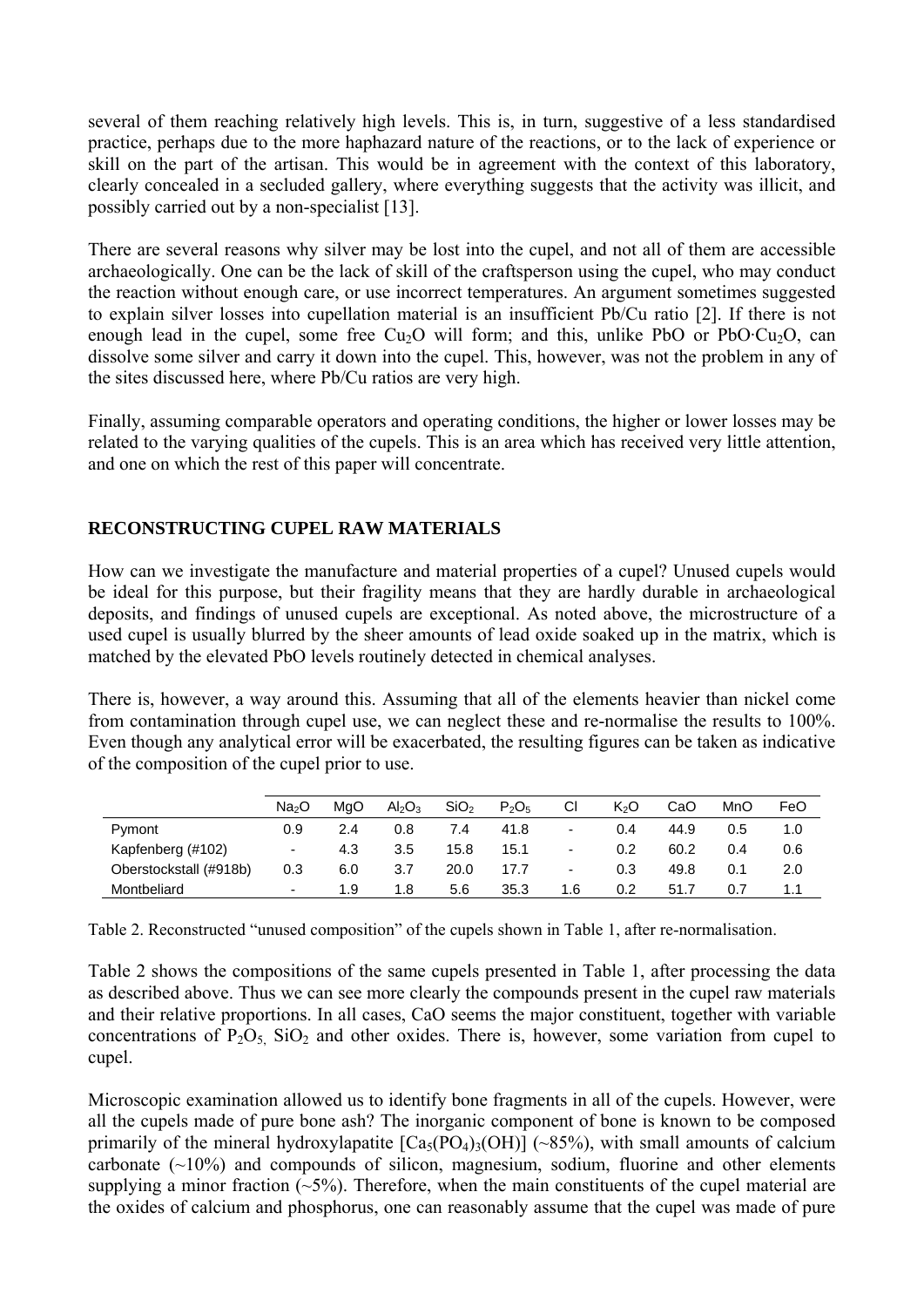bone ash. This is the case of the cupel from Pymont, where CaO and  $P_2O_5$  together account for almost 90 wt% of the original material of the cupel, and the CaO/P<sub>2</sub>O<sub>5</sub> ratio is 1.1 (Table 2, and see discussion below). The situation is more complicated for the other cupels, where this ratio is higher, and oxides other than CaO and  $P_2O_5$  appear in significant levels. Here, bone was clearly mixed with something else, which for the time being we can term "additive". In these cases, a rough estimate of the additive composition can be attempted by calculating the weight ratio of calcium oxide to phosphate, and presuming that all of the phosphate in the cupel originates from bone. These calculations, however, will be based on two assumptions: firstly, that the additive would not have contained any major amounts of phosphorus – which is generally the case for calcite, clay and plant ashes –; secondly, that the  $CaO/P<sub>2</sub>O<sub>5</sub>$  ratio in bone is relatively stable and predictable.

Regarding the second assumption, it has to be acknowledged that the bone  $CaO/P<sub>2</sub>O<sub>5</sub>$  ratio does vary: reported ratios for different human bones are around 1.3 [14, 15]; in rats, these vary from 1.1 to 1.3, depending on the part of the body; known ratios for rabbit bones are 0.8 and 1.1, and the ratio for lamb is 0.8 [16]. In archaeological examples, analyses of medieval bone-ash lined cooking pots have yielded a ratio of 1.15 [17], while this value for the Pymont cupel was around 1.1 (see above). Our unpublished analyses of an experimental cupel made with industrial bone ash and used for silver refining yielded values ranging from 1.4 to 1.6.

Further technical limitations can be mentioned: on the one hand, calcium and phosphorus are precisely some of the elements more susceptible of post-depositional alteration in archaeological materials [18, 19] – which highlights the convenience of combining chemical with microscopic information; on the other hand, ZAF correction procedures in standard analytical equipment may not be calibrated for such high-lead matrices as the used cupels. Significantly, in our SEM-EDS analyses of an experimental bone-ash cupel, higher  $CaO/P<sub>2</sub>O<sub>5</sub>$  ratios were systematically detected in those regions with higher PbO concentrations, and analytical totals reached up to 140% prior to normalisation. Most likely, these are analytical problems to be clarified.

Still, whilst bearing in mind that our estimates cannot be fully quantitative, some calculations can be performed. We begin by accepting a nominal  $CaO/P<sub>2</sub>O<sub>5</sub>$  ratio in bone of 1.2. Subsequently, by multiplying the  $P_2O_5$  weight in the cupels by 1.2, we obtain an indication of the relative amount of CaO that would come with the bone ash. We can now label those components as "bone", and isolate them in the compositional data. The remainder will be the "additive".

|                        | Na∍O                     | MaO  | Al <sub>2</sub> O <sub>3</sub> | SiO <sub>2</sub> | P <sub>2</sub> O <sub>5</sub> | СI                       | K <sub>2</sub> O | CaO  | TiO2 | MnO | FeO |
|------------------------|--------------------------|------|--------------------------------|------------------|-------------------------------|--------------------------|------------------|------|------|-----|-----|
| Kapfenberg (#102)      |                          | 6.4  | 5.3                            | 23.6             | ۰                             | $\overline{\phantom{0}}$ | 0.2              | 63.0 | ۰    | 0.6 | 0.9 |
| Oberstockstall (#918b) | 0.6                      | 9.8  | 6.1                            | 32.7             | ۰                             | ۰.                       | 0.6              | 46.8 | ۰    | 0.2 | 3.2 |
| Montbeliard            | $\overline{\phantom{a}}$ | 8.7  | 8.2                            | 25.0             | ۰                             | 7.3                      | 1.1              | 41.9 | ۰    | 3.3 | 4.7 |
| Beech ash (leached)    | 0.4                      | 10.3 | 8.0                            | 30.0             | 5.6                           | 0.1                      | 2.9              | 38.2 | 0.5  | 0.2 | 3.2 |
| Birch ash (leached)    | 0.0                      | 10.8 | 1.4                            | 11.5             | 7.4                           | 0.1                      | 3.5              | 56.1 | 0.2  | 5.3 | 1.4 |

Table 3. Reconstructed "additive" composition of three cupels, and compositions of leached wood ashes for comparison. Data for wood ash after [20].

In Table 3, we have performed such calculations with the cupels from Montbéliard, Oberstockstall and Kapfenberg. In the Montbéliard cupel, for example, we start with a  $P_2O_5$  value of 35.3% (Table 2) which, multiplied by 1.2, renders 42.3. Thus we proceed to neglect all of the  $P_2O_5$ , and substract 42.3 from the CaO value (*i.e*. 51.7 – 42.3 = 9.4% residual CaO content). The resulting figures are then re-normalised to 100% to facilitate comparison. The table thus shows the estimated composition of this "additive" which is dominated by CaO and  $SiO<sub>2</sub>$ . We can now ascertain that this additive is, in fact, the ashes of wood that had been leached to remove potash and impurities. The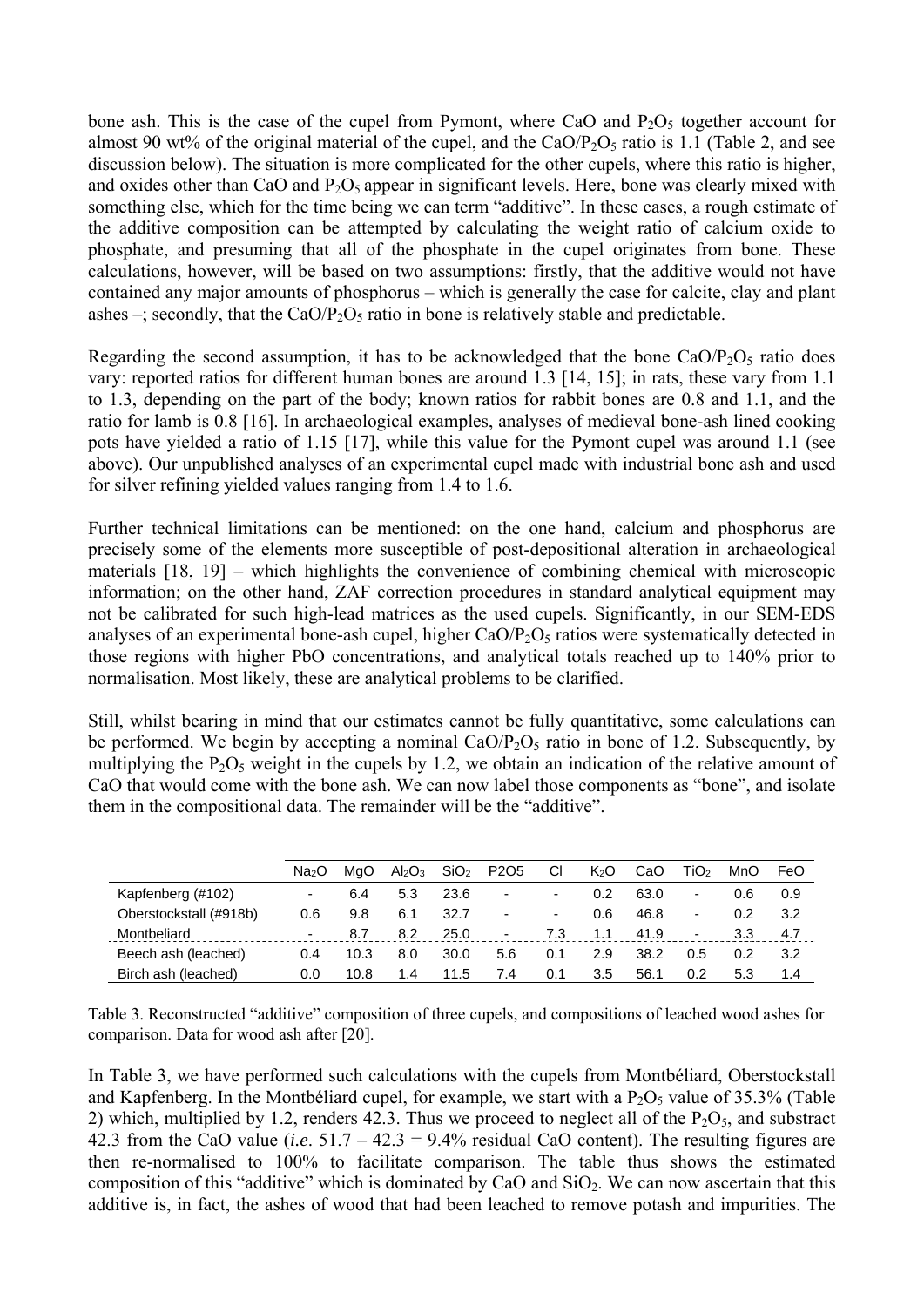bottom rows of the table show, for reference, two compositional analyses of leached wood ash obtained by Stern and Gerber [20]. Despite the wide variability of wood ash compositions across the world, and the likely magnified error of the cupel data following re-normalisation, the data processed in this way thus allow us to determine that the three cupels were made of mixtures of bone ash and washed wood ash.

Now it is also possible to calculate the ratios between bone and wood ashes for each cupel, using the data from Table 2 and following these simple equations:

*(1)* Bone ash  $\% = P_2O_5 + (P_2O_5 \times 1.2)$  %

 $\overline{a}$ 

(2) Additive % =  $\Sigma$  normalised cupel raw composition (100%) – bone ash %

For the Oberstockstall<sup>[1](#page-6-0)</sup> and Montbéliard cupels, the "bone ash" value is typically around 40-60%, indicating that these cupels where made with a mixture of wood and bone ash in equal proportions. In Kapfenberg, this value ranges from 20 to 33%, suggesting a more wood-rich recipe. In the cases addressed here, bone and wood ash suffice to account for the total composition of the cupels. However, larger cupellation hearths and historical sources document the use of crushed limestone, clay, shell, calcite and other materials as cupellation matrices [2, 7]. Owing to this, microscopic studies will always be essential as a first step, and these calculations may not always be possible.



Fig. 4. Comparison of selected oxide ratios from the reconstructed "additive" composition in cupels from Oberstockstall, demarcating two compositional groups.

If sufficient numbers of cupels are analysed, we can study standardisation in cupelmaking, and also compare the residual compositions of the wood ashes. As an example, Figure 4 compares the ratios of several oxides as present in the reconstructed wood ash compositions of Oberstockstall cupels. The data clearly indicates that two types of wood are present. This suggests that two slightly different types of wood were used, perhaps in different batches.

Finally, when carrying out compositional analyses of cupels mounted as polished cross-sections, it is advisable to systematically raster several areas from the top surface to the base. In some cases, we have found that the residues are very unevenly distributed, which suggests changing parameters in the course of the reaction. Furthermore, this strategy may provide further information about the raw materials and manufacture of the cupel. Figure 5 shows a plot of selected elements scanning the Montbéliard cupel from top to bottom. While the  $P_2O_5$  content (indicative of bone) decreases sharply from a depth of about 5 mm, other oxides such as  $MgO$ ,  $Al_2O_3$  and MnO increase. In fact, when the above calculations are performed separately for the top surface and the body of the cupel,

<span id="page-6-0"></span> $1$  In previous publications [21, 22], similar estimations were performed for the Oberstockstall data but, although the analytical results were correct, a miscalculation was introduced in the data processing. The results reported here thus overrule previous interpretations.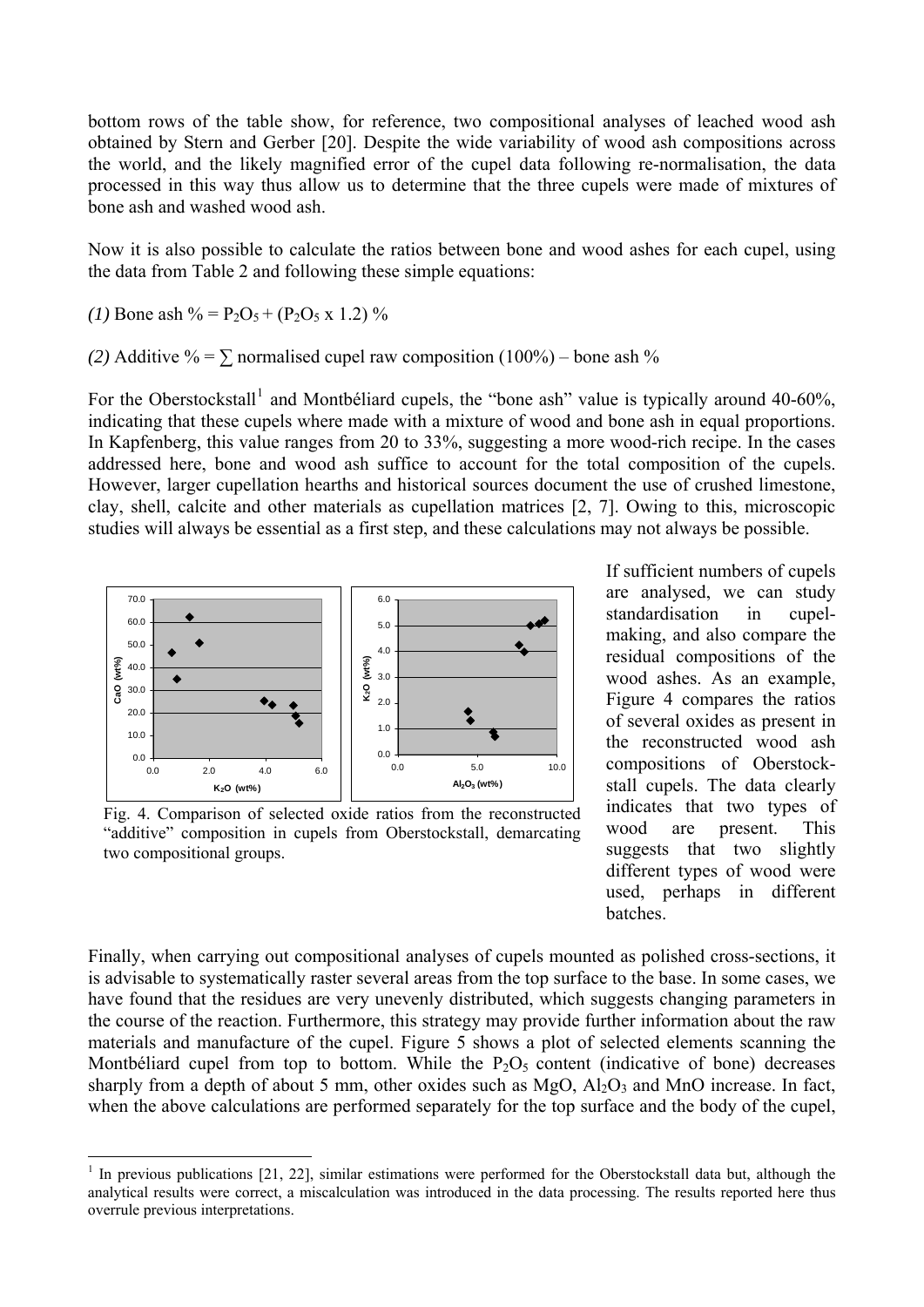it becomes apparent that, while the bulk of the cupel was made of a 50:50 mixture of bone and wood ash, a top facing was applied of 100% pure bone ash [7].



Fig. 5. Compositional profile of selected oxides in the Montbéliard cupel, scanning areas from top to bottom using EPMA.

#### **TRADITIONS, VERSATILITY AND PERFORMANCE: EXPLAINING VARIATION**

The variety of cupel-making recipes shown above demands and explanation. One of the possible reasons behind this could be the existence of different technological traditions. It is known that cupels were generally made by the users, given their high degree of specialisation and their fragility for transport. Thus, the different recipes could be the result of the individual artisans having learnt how to make cupels from different masters. In a review of relevant historical sources, we have found a variety of cupel-making recipes, going to the extent of suggesting specific bone or wood species, and different mixtures of them. All of the recipes identified archaeologically have a historical counterpart, with Ercker [23] mentioning the importance of a pure bone top facing (as in Montbéliard), and describing the mixture of two parts of wood ash to one part of bone ash (as in Kapfenberg), whilst Biringuccio [24] mentions pure bone (as in Pymont), and Agricola [25] emphasises the need to thoroughly wash the wood ashes.

A related aspect affecting cupel manufacture may be the availability of materials or an assessment of costs and benefits. Our own experiments have taught us that preparing fine and clean bone ash is an extremely tedious task with a very small yield, and this might be the reason why some craftspeople would choose to "bulk up" their bone by adding wood ash. In a different context, late 19<sup>th</sup>-century coin minters in Paris used cupels made of a mixture of bone and wood ash, admittedly due to economic reasons and whilst acknowledging that pure bone ash worked better [26].

We cannot assume that ancient people would have made identical choices for identical reasons, though, and indeed not all Renaissance authors agree that pure bone ash is the ideal material. In fact, all of the cupellation materials used since ancient times seem to share just one perceptive feature: their white colour – and perhaps this factor helped their identification and led to early experiments. From a present-day analytical perspective, it appears that wood-containing cupels have a slightly lower capacity to absorb lead oxide than their pure bone counterparts. This is due to the fact that the presence of silica from the wood ash triggers the formation of calcium-silica-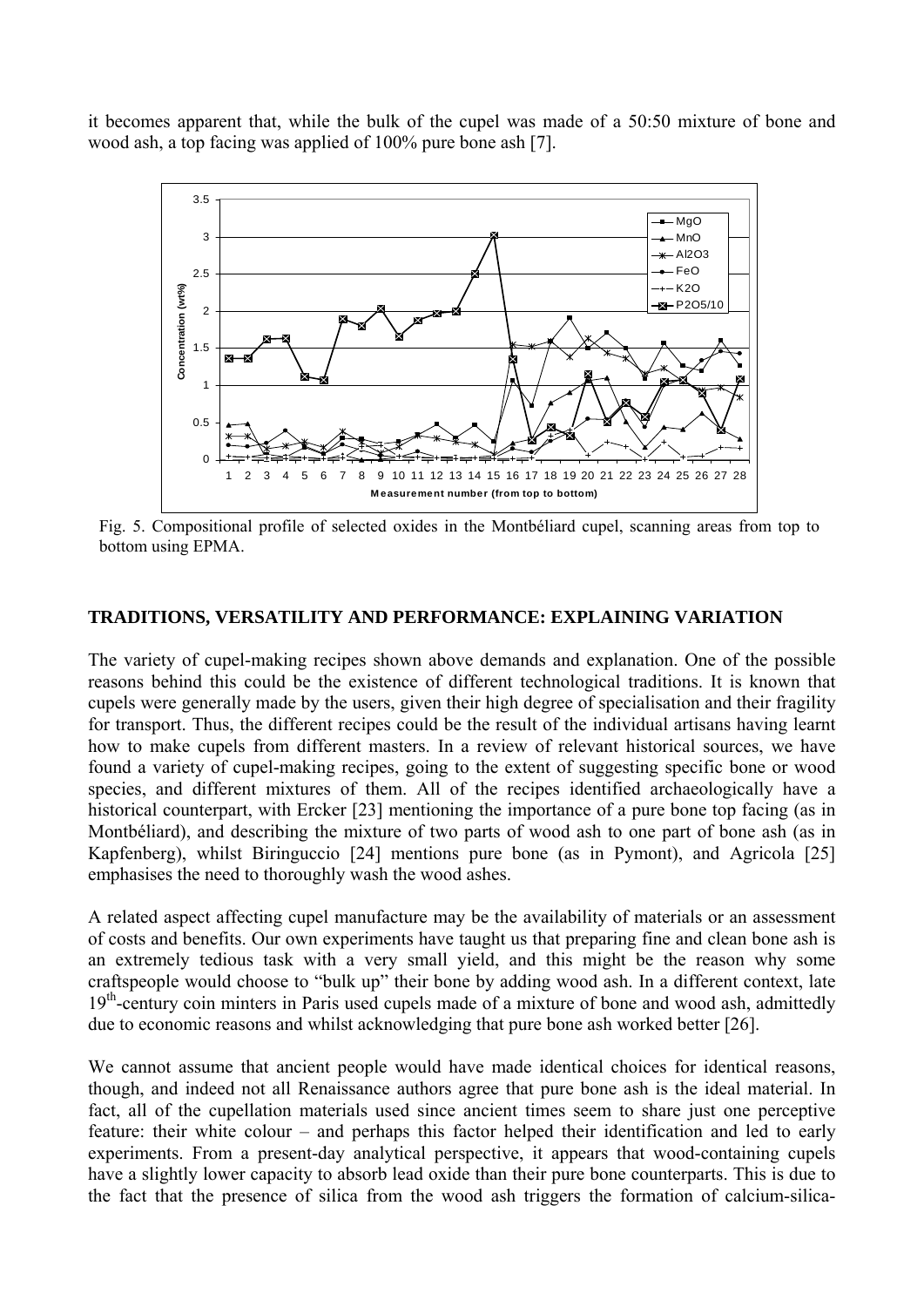phosphates, which are impervious to the absorption of metal oxides [21]. However, if noticed, this limitation could have been overcome by making larger cupels. If a top layer of pure bone was used, as in Montbéliard, the separation of the noble metal bead from the cupel might be achieved just as easily.

We cannot elaborate here on all the possible reasons explaining this variability. The choices made by past cupel-makers may have oscillated between "effectiveness" (*i.e.* a cupel that performs its task), and "efficiency" (*i.e.* one which does so with the minimum expenditure of time and effort) [7]. Different understandings of the properties of matter, learning traditions, or availability of materials may have also played a role, and there may well be other factors beyond our modern and self-complacent "common sense". Clearly, a convincing explanation can only be approached with reference to the archaeological and cultural contexts of reference. Whatever the case, a systematic analytical approach such as the one illustrated here may facilitate the identification of these choices, as a necessary step to then discuss the reasons behind them.

## **METHODOLOGICAL CONSIDERATIONS**

The cupel assemblages discussed above have been analysed over a number of years, end employed a variety of analytical techniques - not all of them with equal success, and making comparisons more difficult. We are now in a position to suggest some analytical protocols that should allow the observations described above and facilitate comparative studies.

Cupels should be first studied under the microscope, ideally mounted as polished sections, in order to assess the texture and identify particles of the raw materials such as bone fragments, and remaining prills of noble metals. For compositional analyses, the ideal techniques are SEM-EDS or WD-EPMA, which allow the scanning of relatively large areas from top to bottom and enable compositional profiling. After experimenting with several protocols, we have found that relatively large analytical areas  $(\sim 1.5 \times 2 \text{ mm})$  provide more conclusive results, as they balance out the internal heterogeneity of the cupel and facilitate the identification of significant compositional patterns. Ideally, the analytical study should be completed with an instrument with lower detection limits, such as ICP or XRF, in order to quantify the metal impurities and noble metal losses at the trace elemental level.

## **CONCLUSION**

This paper has suggested some analytical approaches and data processing strategies that allow for a fuller exploitation of the informative potential of archaeological cupels. Although exemplified here with studies of individual cupels, the background work has involved the analyses of many more samples. The consistency of the patterns identified within and between sites indicates that, despite the necessary assumptions and gross numerical normalisations, this is a valid approach.

A systematic, comparative study of archaeological cupels opens a new path to identify variation in the choices made by early craftspeople, and a useful background to address cultural traditions, efficiency, cost-effectiveness and performance. Clearly, these aspects are relative to their cultural framework, and further focused experimental work is needed to understand the technical parameters related to the manufacture and performance of different cupels. Although such an approach requires some commitment in terms of methodological standardisation, the results of ongoing work are encouraging - and we hope that they will encourage others.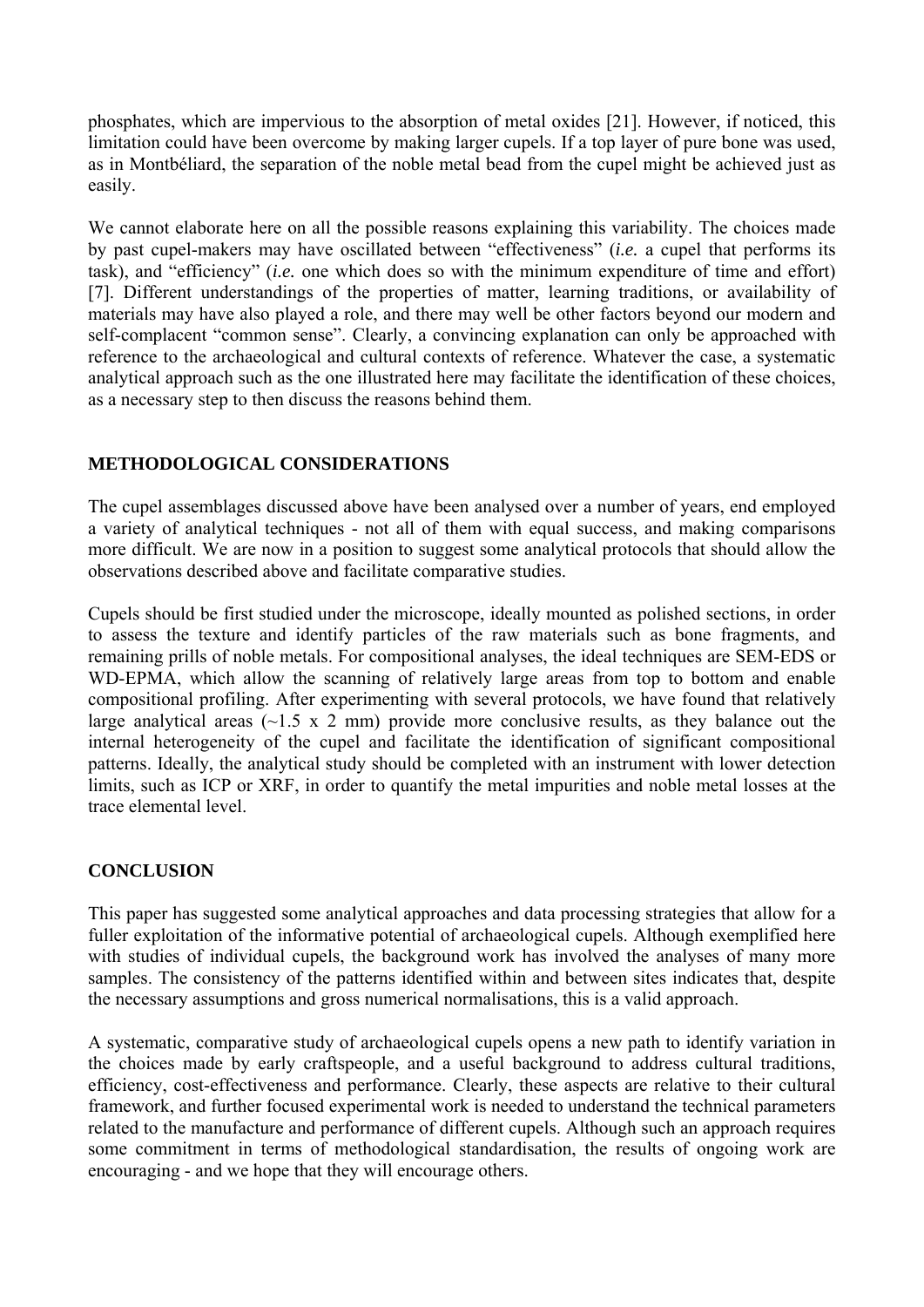#### **ACKNOWLEDGEMENTS**

We are very grateful to the individuals who facilitated access to, and analyses of, the archaeological samples, namely V. Serneels and M. Lambert (for Pymont), Bernard Fauchille, Corinne Goy and Hélène Grimaud (for Montbéliard), K. Friedl (for Kapfenberg) and S. von Osten (for Kapfenberg and Oberstockstall). We are also indebted to several laboratory staff for their assistance, particularly K. Reeves and S. Groom in London, and M. Prange and W. Steger in Bochum. Thanks are also due to a number of UCL students, particularly Claire Cohen, for their help with cupel-making experiments.

## **REFERENCES**

- 1) E. PERNICKA, TH. REHREN and S. SCHMITT-STRECKER, Late Uruk silver production by cupellation at Habuba Kabira, Syria, in Th. Rehren, A. Hauptmann, and J. Muhly (eds.) Metallurgica Antiqua. Deutsches Bergbau-Museum, Bochum (1998).
- 2) J. BAYLEY and K. ECKSTEIN, Roman and medieval litharge cakes: structure and composition, in J. Pérez-Arantegui (ed.) Proc. 34th Int. Symposium on Archaeometry. Institución Fernando el Católico, CSIC, Zaragoza (2006) [http://ifc.dpz.es/publicaciones/ebooks/id/2610].
- 3) J. BAYLEY and K. ECKSTEIN, Silver refining production, recycling, assaying, in A. Sinclair, E.A. Slater and J. Gowlett (eds.) Archaeological Sciences 1995. Oxbow, Oxford (1997).
- 4) M. MARTINÓN-TORRES and TH. REHREN, Alchemy, chemistry and metallurgy in Renaissance Europe. A wider context for fire assay remains, Historical Metallurgy 39, (2005), p. 14-31.
- 5) J.-C. JEANJACQUOT, Pymont: La Forteresse Oubliée. XIIIe-XVe Siècle. Cercle Girardot et Centre Jurassien du Patrimoine, Lons-le-Saunier (1993).
- 6) TH. REHREN and K. ECKSTEIN, The development of analytical cupellation in the Middle Ages, in E. Jerem and K.T. Biró (eds.) Archaeometry 98. Archaeolingua, Oxford (2002).
- 7) M. MARTINÓN-TORRES, N. THOMAS, TH. REHREN and A. MONGIATTI, Some problems and potentials of the study of cupellation remains: the case of post-medieval Montbéliard, France, ArcheoSciences 32, (2008).
- 8) N. THOMAS, M. MARTINÓN-TORRES, C. GOY and TH. REHREN, La fouille archéologique du quartier Velotte à Montbéliard: nouvelles données sur des opérations de chimie oubliées, Mémoires de la Société d'Emulation de Montbéliard 129, (2007), p. 441-465.
- 9) A. MONGIATTI, M. MARTINÓN-TORRES and TH. REHREN, Testing ores for gold and silver in Renaissance Austria: New techniques, new discoveries, in Proc. 36th Int. Symposium on Archaeometry (2006), Quebec.
- 10) S. VON OSTEN, Das Alchemistenlaboratorium von Oberstockstall. Ein Fundkomplex des 16. Jahrhunderts aus Niederösterreich. Universitätsverlag Wagner, Innsbruck (1998).
- 11) M. MARTINÓN-TORRES, TH. REHREN and S. VON OSTEN, A 16th-century lab in a 21st-century lab: archaeometric study of the laboratory equipment from Oberstockstall (Kirchberg am Wagram, Austria), Antiquity 77, (2003), [http://www.antiquity.ac.uk/projgall/ martinon/index.html].
- 12) M. MARTINÓN-TORRES, Chymistry and crucibles in the Renaissance laboratory: an archaeometric and historical study. PhD thesis, University of London (2005).
- 13) K. FRIEDL, Die Probierstube eines Alchemisten im 16.Jahrhundert unterhalb der Lorreto-Kapelle, Reibeisen. Das Kulturmagazin aus Kapfenberg 23, (2006), p. 191-195.
- 14) M. TZAPHLIDOU and V. ZAICHICK, Neutron activation analysis of calcium/phosphorus ratio in rib bone of healthy humans, Applied Radiation and Isotopes 57, (2002), p. 779-783.